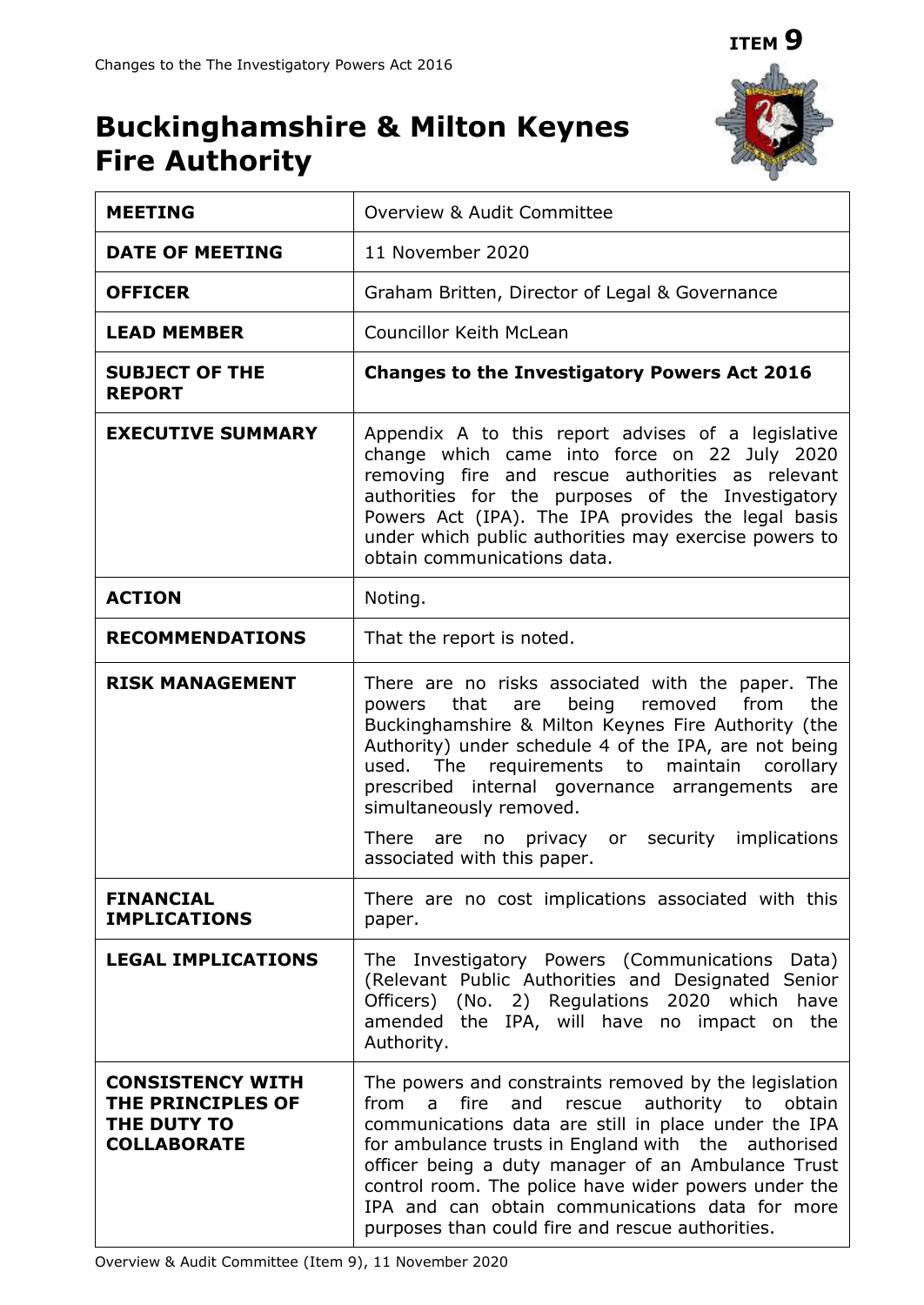| <b>HEALTH AND SAFETY</b>                                   | There are no health and safety issues.                                                                                                                                                                                                                                                                                                                                                                                                                  |
|------------------------------------------------------------|---------------------------------------------------------------------------------------------------------------------------------------------------------------------------------------------------------------------------------------------------------------------------------------------------------------------------------------------------------------------------------------------------------------------------------------------------------|
| <b>EQUALITY AND</b><br><b>DIVERSITY</b>                    | There are no equality and diversity issues.                                                                                                                                                                                                                                                                                                                                                                                                             |
| <b>USE OF RESOURCES</b>                                    | N/A                                                                                                                                                                                                                                                                                                                                                                                                                                                     |
| <b>PROVENANCE SECTION</b><br>&<br><b>BACKGROUND PAPERS</b> | Prior to the amendment to remove fire and rescue<br>authorities from Schedule 4 of the IPA, fire and rescue<br>authorities could have made an application to the<br>Investigatory Powers Commissioner, (IPC) under<br>section 60A of the IPA, to seek authorisation intercept<br>communications data. However, the National Fire<br>Chiefs Council (NFCC) lobbied for these powers to be<br>removed, which has led to the change in the<br>legislation. |
|                                                            | Following the Regulation of Investigatory Powers Act<br>2000 (RIPA) inspection by the Authority on behalf of<br>the Office of the Surveillance Commissioner (OSC) on<br>the 20 January 2016, a report was received by the<br>Overview and Audit Committee at which it approved a<br>revised Covert Human Intelligence Sources (CHIS)<br>and Surveillance Policy.                                                                                        |
|                                                            | Annual Report on Regulation of Investigatory Powers<br>Act 2000 (RIPA) Item 11 9 March 2016 (Pages 119 -<br>121)                                                                                                                                                                                                                                                                                                                                        |
|                                                            | <b>Investigatory Powers (Communications</b><br>Data)<br>(Relevant Public Authorities and Designated Senior<br>Officers) (No. 2) Regulations 2020                                                                                                                                                                                                                                                                                                        |
| <b>APPENDICES</b>                                          | Appendix A                                                                                                                                                                                                                                                                                                                                                                                                                                              |
| <b>TIME REQUIRED</b>                                       | 5 minutes                                                                                                                                                                                                                                                                                                                                                                                                                                               |
| <b>REPORT ORIGINATOR</b><br><b>AND CONTACT</b>             | Gerry Barry<br>gbarry@bucksfire.gov.uk<br>01296 744442                                                                                                                                                                                                                                                                                                                                                                                                  |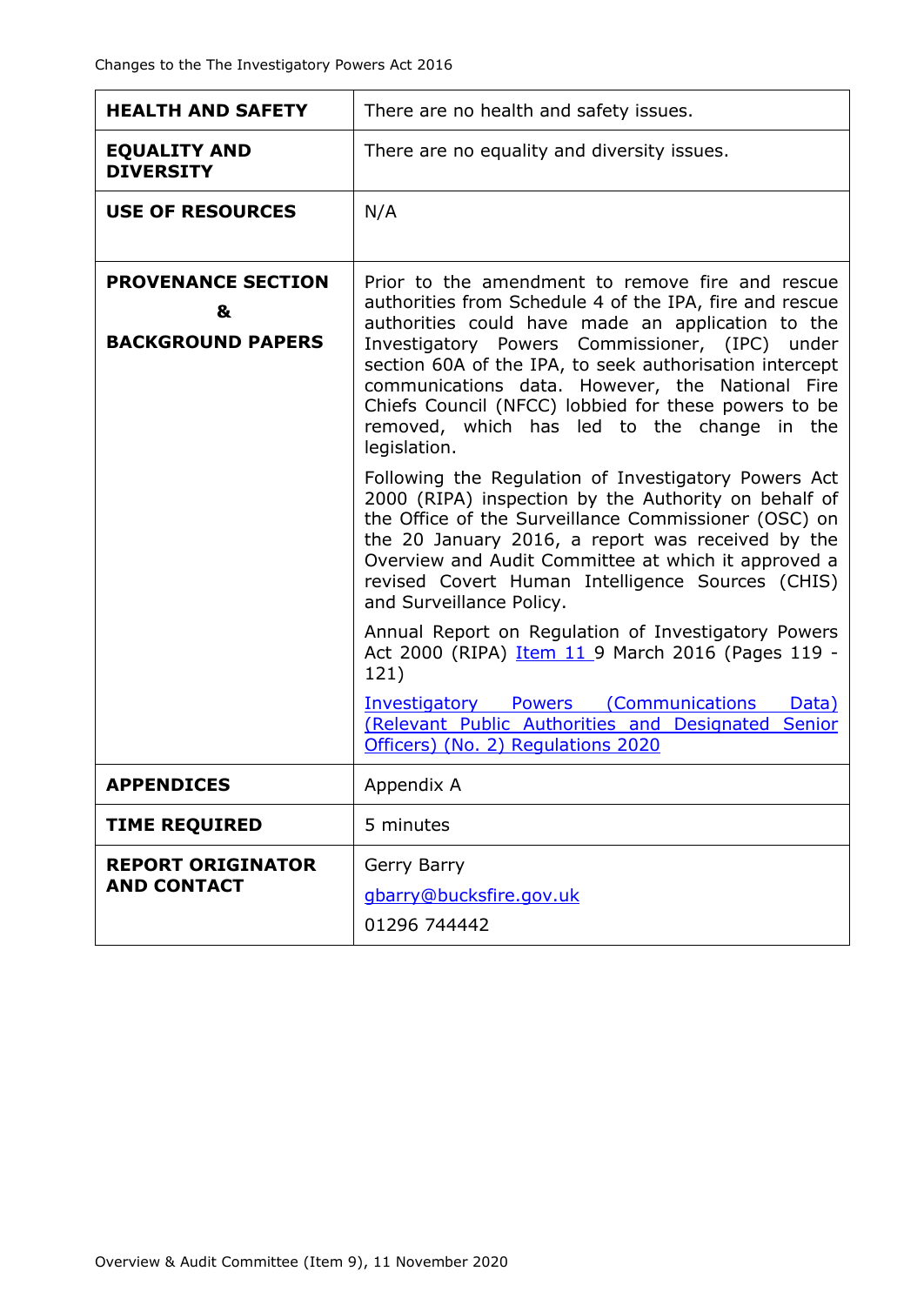# **Appendix A**

## **Changes to the Investigatory Powers Act 2016 ('IPA')**

### **Background**

The IPA was introduced to ensure that individuals' rights are protected while also ensuring that law enforcement and security agencies have the powers they need to do their job effectively. The IPA had a phased introduction and, from 5 February 2019, has regulated the acquisition and disclosure of communications data from communication service providers to a number of bodies, including fire and rescue authorities. This enabled fire and rescue authorities to access the who, where, when, how, and with whom of a communication but not what is written or said.

Fire and rescue authorities had been included in a specific and limited way under the IPA, if a) it is necessary to obtain the data for the purpose of preventing death or injury or any damage to a person's physical or mental health, or of mitigating any injury or damage to a person's physical or mental health; and b) the fire and rescue authority complied with prescribed internal governance arrangements.

If both of those criteria were met, the IPA designated the relevant officer as lawfully authorised to obtain the communications data. For fire and rescue authorities the IPA designated 'Watch Manager (Control)' as an authorised officer.

#### **Representations by the National Fire Chief's Council**

Representations have been made by the NFCC to the Investigatory Powers Commissioner ('IPC') seeking to remove fire and rescue authorities from the regulatory regimes for: (a) direct surveillance and covert human intelligence sources under the Regulation of Investigatory Powers Act 2000 (RIPA); and (b) the acquisition of communications data (IPA) on the basis that these provisions are not required or used by fire and rescue authorities.

The IPC has responded to the NFCC to advise that any change to the RIPA regime would require a decision from the Office for Security and Counter Terrorism but that, pending such a decision, the RIPA inspection regime<sup>1</sup> would be suspended for fire and rescue authorities subject to such authorities not using these provisions.

The Investigatory Powers (Communications Data) (Relevant Public Authorities and Designated Senior Officers) (No. 2) Regulations 2020 came into force on 22 July 2020. These Regulations remove Fire and rescue authorities as relevant authorities for the purposes of the Investigatory Powers Act 2016, which deals with the acquisition of communications data.

However, it should be noted that the Communications Act 2003 requires certain telecommunications operators to provide communications data to the emergency

1

Overview & Audit Committee (Item 9), 11 November 2020